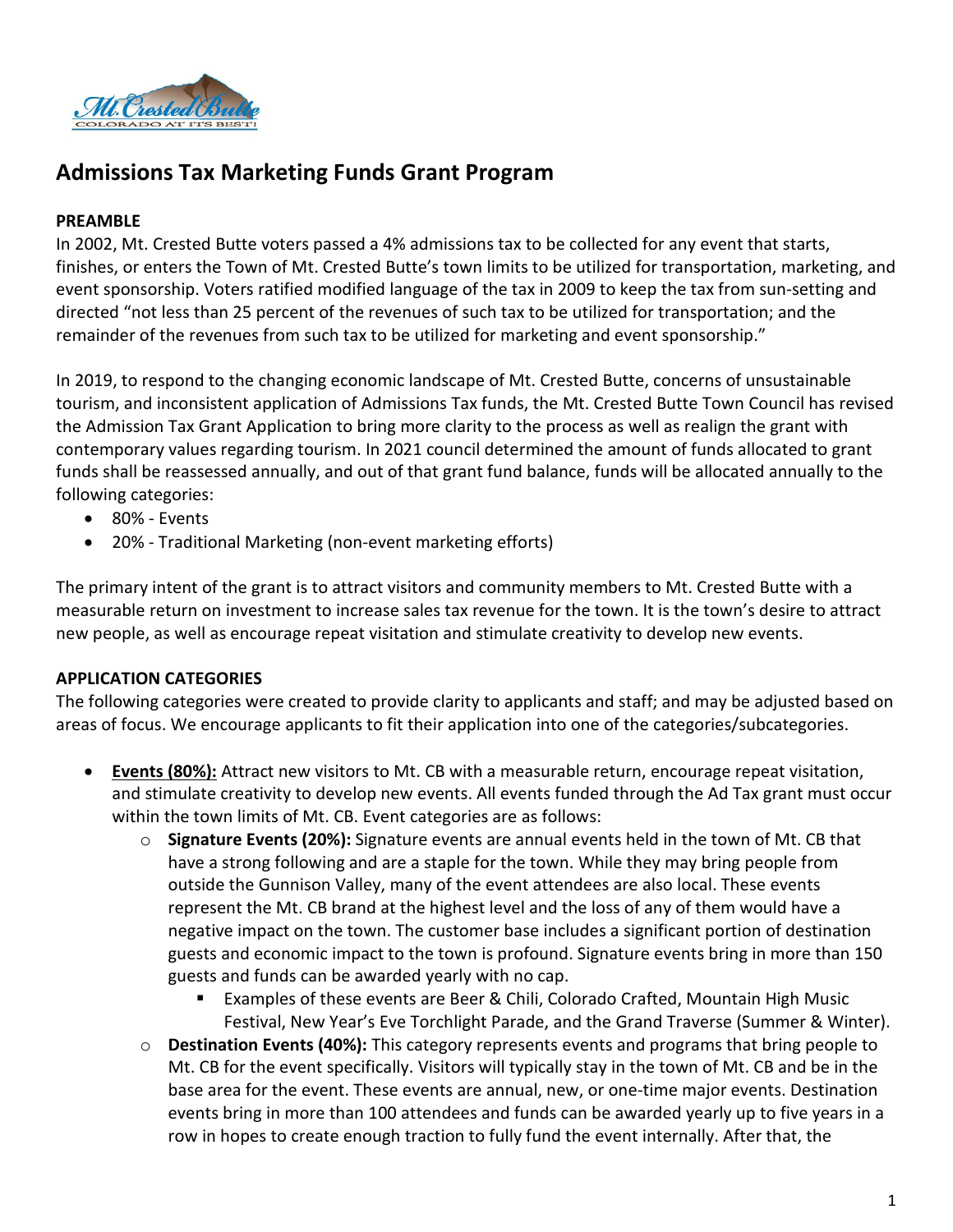applicant will have to wait at least two years to apply for funding again for that specific event. If the event gains immense popularity, it can be moved into the signature event category.

- Examples of events in this category are Fat Bike World Championships, Blister Summit, USA Pro Challenge & Adaptive Mountain Biking World Championships.
- o **Community Growth & Fundraising Events (40%):** These events mostly benefit the community, businesses in the community and local non-profits. There is not a minimum attendee amount or limit to the number of times an applicant can apply for funds.
	- An example of this type of event would be Living Journey's Summit Hike, KBUT Soul Train (if they ever wanted to have the event in Mt. CB).
- **Traditional Marketing (20%):** Mt. CB is a resort destination. Crested Butte Mountain Resort (CBMR) brings visitors from around the world to play and stay here. While it's hard to quantify how much is too much marketing for the area, one thing we can track and monitor is who currently advertises the town of Mt. CB, at what capacity and what product. Applicants can be awarded yearly up to five years in a row in hopes to create enough traction to fully fund future marketing efforts. Previous advertising efforts should have been successful enough to generate more business, thus allowing for a yearly marketing budget. After that, the applicant will have to wait at least two years to apply for funding again. Local non-profit organizations are exempt from the five-year rule.

Traditional marketing Ad Tax Grant funds can be used for the following categories:

- o **Lodging (20%):** Marketing lodging in the base area is important and is needed to continue to support travelers, however, excessing marketing dollars are not needed since CBMR, VRBO, Airbnb and many other property management/travel websites advertise for people to stay at the town of Mt. CB.
- o **Businesses (30%):** The businesses in the town of Mt. CB are mostly independently owned and don't necessarily have funds for a marketing budget. Advertising efforts create more opportunity for visitors to stop by a shop, restaurant, or other retail & food spaces while staying and playing in Mt. CB. Additionally, it provides visitors with more knowledge of the places they can go in Mt. CB before visiting, ideally, making it less likely for them to travel to town.
- o **Community (50%):** In accordance with our strategic plan, Mt. CB will be a collaborative leader that preserves the region's natural beauty, delivers exceptional municipal services, enhances quality of life, champions sustainable tourism, and fosters an atmosphere where residents and businesses can thrive. We can showcase this through featuring our community such as advertising housing programs, local event locations, community non-profits, sustainability, and other community partnerships.

*Note: Airline promotion may be funded as part of an event, but not as a separate category.*

# **RECOMMENDED TIME FRAMES FOR EVENTS OR PROGRAMS**

Additional consideration will be given to programs and events that occur outside of the following date ranges:

- July  $1 -$  August  $1$
- December 20 January 1
- March 1 March 15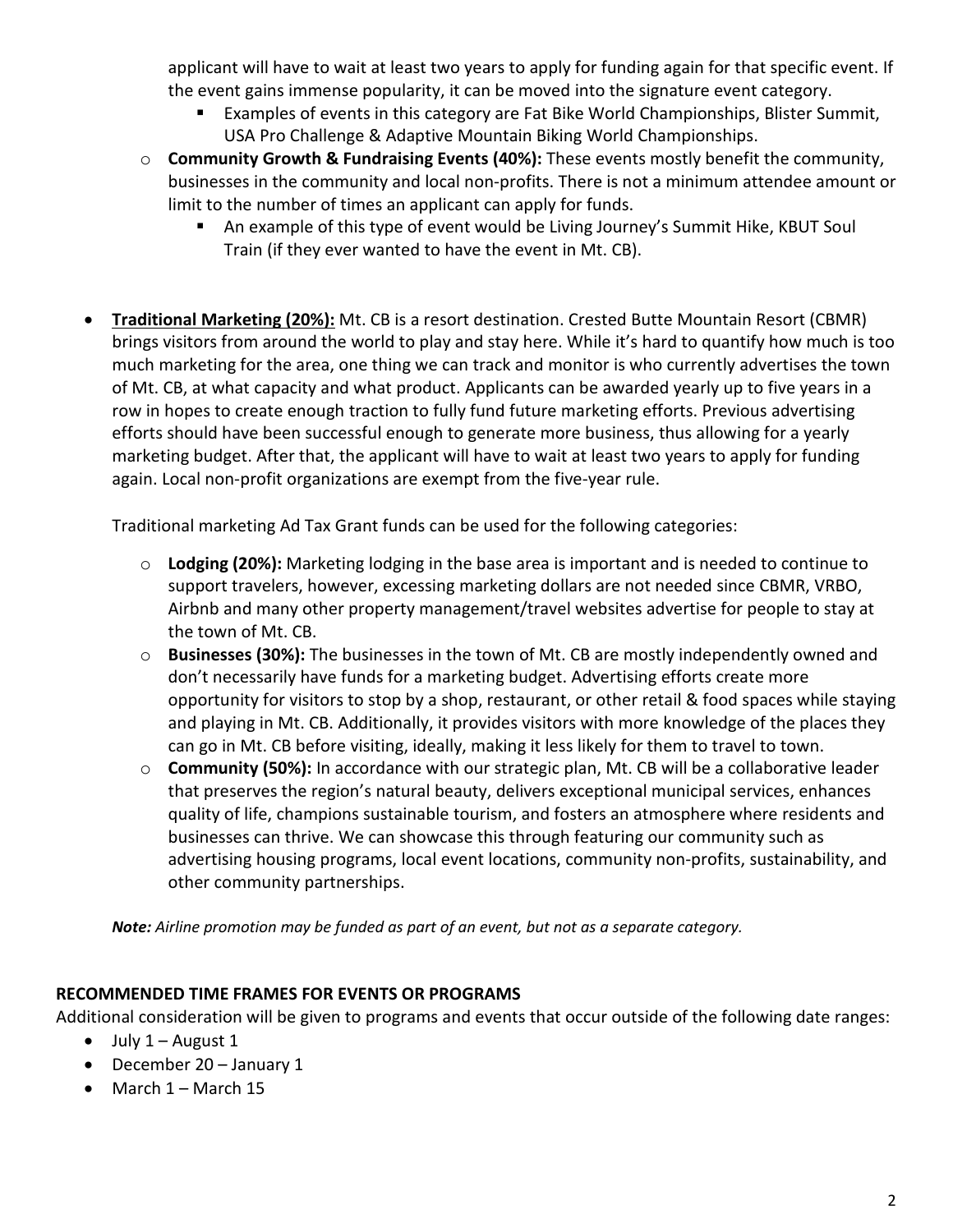## **MEASURABLE RETURN**

The Town Council are interested in the following metrics:

- Gross revenue generated by the program
- Number of visitors the program attracted to Mt. Crested Butte
- Number of first-time visitors the program attracted to Mt. Crested Butte
- Room nights booked in Mt. Crested Butte

*Note: Priority will be given to applications which best meets the goals of the program, while providing measurable data desired by the council.*

#### **OTHER CONSIDERATIONS AND CLARIFICATIONS**

- Additional consideration will be given to:
	- o New events
	- o Applications that target new markets, groups, and activities
	- o Groups or organizations that demonstrate a financial need for the funds
	- o Applications that have an environmental sustainability component
- Completion of the application is not a right to funds. The distribution of grant funds is within the sole discretion of town council.
- Applicants are encouraged to contact the admissions tax grant point of contact prior to submitting their application.
- Advertising, marketing, and travel agencies are not allowed to apply for the Admissions Ad Tax grant on behalf of their clients to receive funding. They may be hired as a marketing agency from an ad tax recipient but are not allowed to apply on the behalf of others.
- The Admissions Tax grant program is intended to not only bring visitors to our community, but for them to spend money by staying overnight at the mountain while enjoying F&B, shops, and spending money within Mt. CB.
- Funds for operations may be used to pay most external costs; including but not limited to equipment and services rental, security, etc. Grant funds cannot be used to pay applicant's internal staff costs or purchase of equipment related to the event.
- Grant funds are designed to be used to augment the applicant's existing efforts—they should not be used for regular ongoing programs, nor should they be the sole source of program funding.
- Funds for marketing can pay for media (print, TV/radio, social media, video, etc.), hiring of talent, production equipment rental, and external services for marketing and advertising. Grant funds cannot be used to pay for regular staff salaries, in-house salaries, operating costs (whether marketing related or not) or purchase assets for the applicant.
	- $\circ$  Example: Hiring a temporary worker (security) for the event is ok. Offsetting the salary of a regular employee is not. Renting a PA for announcements during the event is ok. Purchasing a PA for the applicant's perpetual use is not.
- Sponsorship. The term sponsorship should be interpreted to mean a financial contribution to an event or initiative by the town with the expectation of reporting event success and return on investment by the applicant. Applicants will not be granted funds for only attaching the town's name to their event.
- Traditional marketing efforts should contain a specific call to action and mention the town of Mt. CB.
- Receipt of grant funds does not guarantee the grant of future funds and repeated requests to fund existing programs.
- All council decisions are final. There is no appeal process.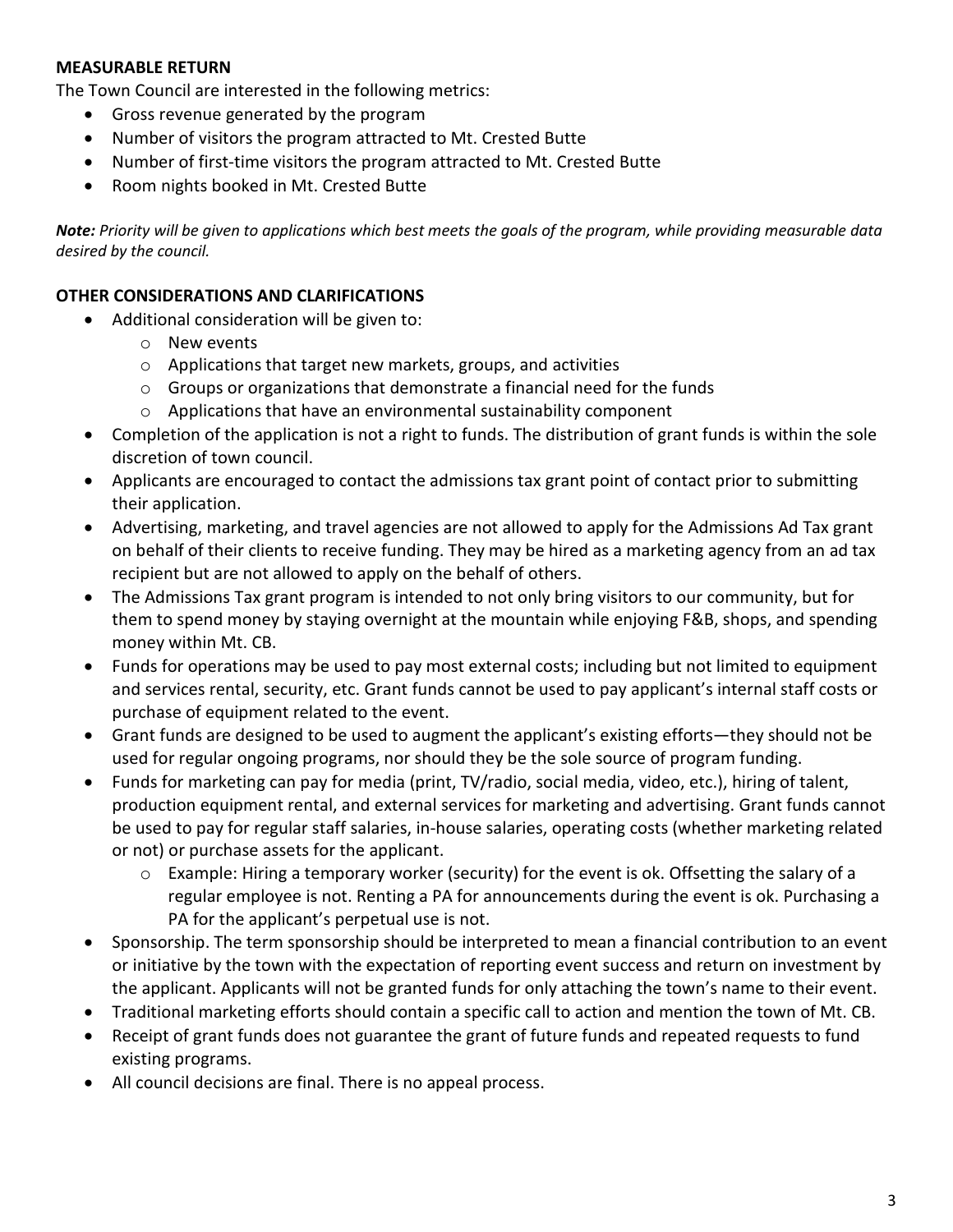# **REQUIRED DOCUMENTS**

- 1. Completed Admissions Tax Grant Application
	- a) The application will ask you to provide the following information:
		- A summary of the event/program that is proposed
		- How the request fits into the goals and objectives of the Admissions Tax Grant Program.
		- Both an organization-wide budget and a budget specific to the funding request. The former will give the committee and council an idea of how the funding request fits into the overall budget of the requesting organization and the latter will describe the funding request budget in detail.
		- The applicant will disclose if they have received other funding for the application (additional consideration will be given to organizations that have received other funding sources for this event).
		- If some or all the application is for marketing funds, the applicant should provide detailed information on the type(s) of marketing proposed and the geographic and demographic areas that will be targeted. The applicant must also explain in detail how their marketing efforts will be tracked and evaluated for effectiveness. These evaluation methods will be used in any follow-up reporting of the program to the Town Council if the grant is awarded.

The applicant is reminded that the budget proposal should include its own resources, as the Admissions Tax Grant is intended to augment expenditures by the applicant.

*Note: if the applicant fails to apply granted funds as outlined by their application, and it is determined that the expenditure of funds has been inappropriate, Council reserves the right to seek reimbursement of funds and the applicant may be precluded from applying for admissions tax grant funds in the future.*

# **AWARDING ADMISSIONS TAX GRANT FUNDS**

Prior to submission of an application, applicants may contact Admissions Tax POC or Town Councilors to discuss a potential application. However, after applying, further contact regarding the application is prohibited.

Council or ad tax POC, at its discretion, may contact applicants directly to seek clarification on an application. No presentations will be permitted at town council meetings. However, if councilors have specific questions about an application, they may address the applicant directly. The applicant will have five (5) minutes to respond. Once council makes their decision on the granting of funds, the decision is final. There is no appeal process.

The awarding of grant funds will take place at a regular town council meeting. Notes on reasons for approval or denial will be provided. If the applicant is granted funds and later determines the funds will not be spent as intended, any changes in use of funds must be approved by town council or returned.

#### **REPORTING**

The goal of reporting is to gauge the success of the event and return on investment for the town. We recognize different grant levels should garner different depths of reporting. A small organization that asks for a few thousand dollars should not be expected to report to the same level of detail as a much larger organization asking for one hundred thousand dollars. In the end, the applicant should feel confident they have provided a clear picture of the town's return on investment.